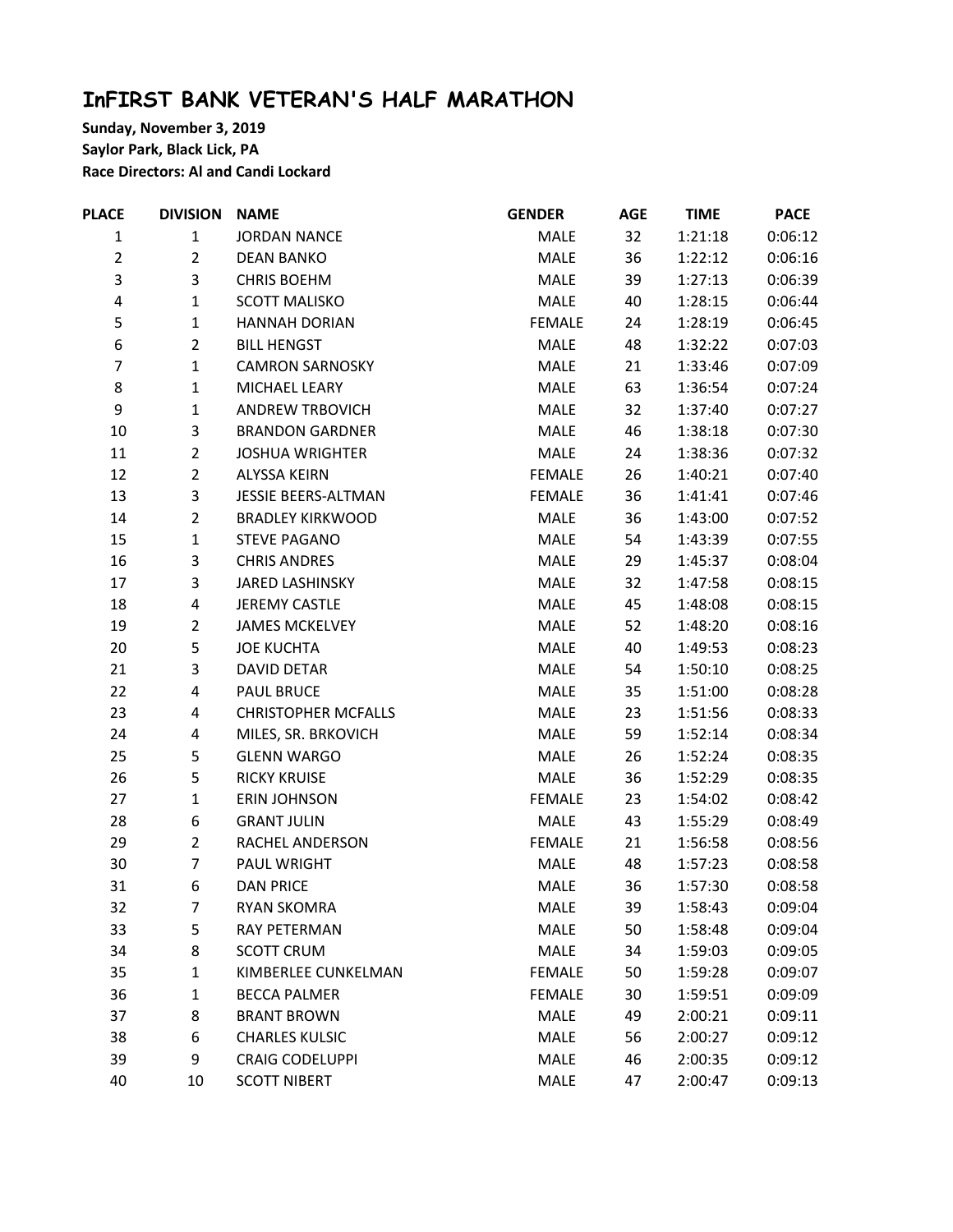| <b>PLACE</b> | <b>DIVISION</b> | <b>NAME</b>              | <b>GENDER</b> | <b>AGE</b> | <b>TIME</b> | <b>PACE</b> |
|--------------|-----------------|--------------------------|---------------|------------|-------------|-------------|
| 41           | $\overline{2}$  | <b>JODI BILLETDEAUX</b>  | <b>FEMALE</b> | 39         | 2:00:52     | 0:09:14     |
| 42           | 11              | <b>DAVID SPUDY</b>       | MALE          | 43         | 2:01:05     | 0:09:15     |
| 43           | $\mathbf{1}$    | <b>SUSAN HUSTON</b>      | <b>FEMALE</b> | 61         | 2:01:19     | 0:09:16     |
| 44           | 12              | <b>MARC YOUNG</b>        | MALE          | 44         | 2:01:44     | 0:09:18     |
| 45           | 9               | <b>CARL MARTIN</b>       | MALE          | 35         | 2:02:23     | 0:09:21     |
| 46           | $\mathbf{1}$    | <b>ITZEL BOBER</b>       | <b>FEMALE</b> | 41         | 2:03:05     | 0:09:24     |
| 47           | 3               | HEATHER SIEMINKEWICZ     | <b>FEMALE</b> | 28         | 2:03:07     | 0:09:24     |
| 48           | 10              | THAD CRAWFORD            | MALE          | 31         | 2:03:55     | 0:09:28     |
| 49           | $\overline{2}$  | <b>CHRISTIE ROBERTS</b>  | <b>FEMALE</b> | 42         | 2:04:52     | 0:09:32     |
| 50           | 7               | <b>KEVIN HENRY</b>       | <b>MALE</b>   | 52         | 2:05:56     | 0:09:37     |
| 51           | 3               | MICHELLE MUNN            | <b>FEMALE</b> | 48         | 2:06:23     | 0:09:39     |
| 52           | 3               | <b>KERRY FLYNN</b>       | <b>FEMALE</b> | 30         | 2:07:02     | 0:09:42     |
| 53           | 11              | <b>ROBERT MCGOVERN</b>   | MALE          | 36         | 2:07:03     | 0:09:42     |
| 54           | 6               | <b>JACK DALTON</b>       | MALE          | 26         | 2:08:19     | 0:09:48     |
| 55           | 4               | DANI SKOLNEKOVICH        | <b>FEMALE</b> | 26         | 2:08:32     | 0:09:49     |
| 56           | $\overline{2}$  | <b>RON ORR</b>           | MALE          | 64         | 2:08:35     | 0:09:49     |
| 57           | 4               | <b>JULIE MROCZKOWSKI</b> | <b>FEMALE</b> | 42         | 2:08:37     | 0:09:49     |
| 58           | 3               | <b>LEWIS GROW</b>        | MALE          | 62         | 2:09:49     | 0:09:55     |
| 59           | 5               | <b>COREEN FARRIS</b>     | <b>FEMALE</b> | 41         | 2:09:57     | 0:09:55     |
| 60           | 8               | <b>JOHN BARRIS</b>       | <b>MALE</b>   | 52         | 2:10:51     | 0:09:59     |
| 61           | $\overline{2}$  | MICHELLE KREFT           | <b>FEMALE</b> | 60         | 2:12:06     | 0:10:05     |
| 62           | 12              | MICHAEL COLLINS          | MALE          | 39         | 2:12:51     | 0:10:08     |
| 63           | 6               | <b>EVELYN GILL</b>       | <b>FEMALE</b> | 44         | 2:12:54     | 0:10:09     |
| 64           | 13              | <b>SEAN BENNETT</b>      | MALE          | 48         | 2:14:17     | 0:10:15     |
| 65           | 4               | <b>GINA DANSAK</b>       | <b>FEMALE</b> | 38         | 2:14:34     | 0:10:16     |
| 66           | 9               | <b>BRIAN ZIMMERMAN</b>   | MALE          | 54         | 2:14:40     | 0:10:17     |
| 67           | 10              | NICHOLAS WARGO           | MALE          | 50         | 2:15:28     | 0:10:20     |
| 68           | 13              | <b>SCOTT VALAZAK</b>     | MALE          | 39         | 2:15:34     | 0:10:21     |
| 69           | 5               | <b>HEATHER FRAYVOLT</b>  | <b>FEMALE</b> | 32         | 2:16:12     | 0:10:24     |
| 70           | 6               | <b>MELISSA BUCHHOLZ</b>  | <b>FEMALE</b> | 33         | 2:16:49     | 0:10:27     |
| 71           | $\overline{2}$  | <b>BARBARA CRUM</b>      | <b>FEMALE</b> | 56         | 2:17:50     | 0:10:31     |
| 72           | 3               | SANDRA KULSIC            | FEMALE        | 51         | 2:19:40     | 0:10:40     |
| 73           | 7               | <b>TERESA GONZALES</b>   | <b>FEMALE</b> | 46         | 2:22:21     | 0:10:52     |
| 74           | 8               | <b>LESLIE BRADLEY</b>    | <b>FEMALE</b> | 40         | 2:22:49     | 0:10:54     |
| 75           | 11              | <b>FRANK WEI</b>         | MALE          | 51         | 2:22:52     | 0:10:54     |
| 76           | 14              | <b>DAVID MYERS</b>       | MALE          | 49         | 2:22:52     | 0:10:54     |
| 77           | 7               | KATHERINE HORNBOSTEL     | <b>FEMALE</b> | 30         | 2:24:23     | 0:11:01     |
| 78           | 1               | <b>WILLIAM STROUP</b>    | MALE          | 72         | 2:24:47     | 0:11:03     |
| 80           | 9               | <b>JULIE WILLIAMS</b>    | <b>FEMALE</b> | 43         | 2:25:57     | 0:11:08     |
| 81           | 4               | <b>BOB KREFT</b>         | MALE          | 62         | 2:26:33     | 0:11:11     |
| 82           | 5               | <b>RENEE PULLEN</b>      | <b>FEMALE</b> | 28         | 2:27:06     | 0:11:14     |
| 83           | 6               | SARA OLECHOVSKI          | <b>FEMALE</b> | 28         | 2:27:07     | 0:11:14     |
| 84           | 8               | <b>ASHLEY JULIN</b>      | <b>FEMALE</b> | 34         | 2:27:44     | 0:11:17     |
| 85           | 9               | <b>JEN SHROPSHIRE</b>    | <b>FEMALE</b> | 37         | 2:27:58     | 0:11:18     |
| 86           | 10              | <b>JENNIFER EARL</b>     | <b>FEMALE</b> | 32         | 2:28:29     | 0:11:20     |
|              |                 |                          |               |            |             |             |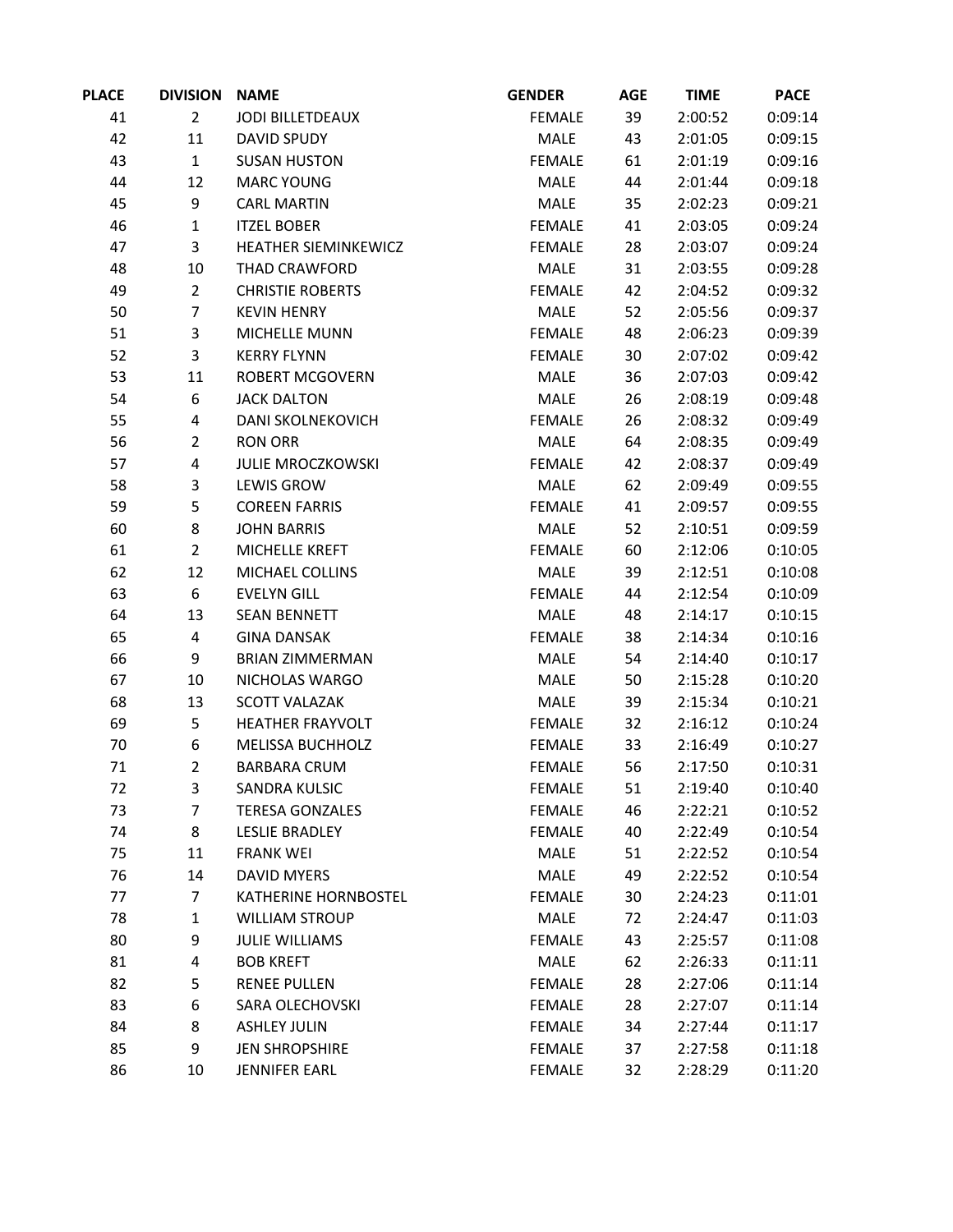| <b>PLACE</b> | <b>DIVISION</b>         | <b>NAME</b>               | <b>GENDER</b> | <b>AGE</b> | <b>TIME</b> | <b>PACE</b> |
|--------------|-------------------------|---------------------------|---------------|------------|-------------|-------------|
| 87           | 3                       | <b>LEAH DEVER</b>         | <b>FEMALE</b> | 67         | 2:29:05     | 0:11:23     |
| 88           | $\mathbf{1}$            | AJ LOCKARD                | MALE          | 13         | 2:30:00     | 0:11:27     |
| 89           | $\mathbf 1$             | <b>JADYN BALL</b>         | <b>FEMALE</b> | 13         | 2:31:32     | 0:11:34     |
| 90           | $\overline{\mathbf{4}}$ | FE CARUSO                 | <b>FEMALE</b> | 58         | 2:33:12     | 0:11:42     |
| 91           | 15                      | <b>JOSEPH BALL</b>        | MALE          | 47         | 2:34:03     | 0:11:46     |
| 92           | $\overline{\mathbf{4}}$ | SEHER SWENSON             | <b>FEMALE</b> | 60         | 2:34:24     | 0:11:47     |
| 93           | 10                      | <b>BRANDI KENNEDY</b>     | <b>FEMALE</b> | 43         | 2:38:16     | 0:12:05     |
| 94           | 11                      | <b>CYBILL REED</b>        | <b>FEMALE</b> | 32         | 2:38:49     | 0:12:07     |
| 95           | 12                      | RACHAEL SCHAFER           | <b>FEMALE</b> | 38         | 2:39:29     | 0:12:10     |
| 96           | 11                      | <b>KELLY DUMM</b>         | <b>FEMALE</b> | 40         | 2:39:53     | 0:12:12     |
| 99           | $\overline{7}$          | <b>ALYSSA MAINE</b>       | <b>FEMALE</b> | 24         | 2:41:57     | 0:12:22     |
| 101          | 5                       | <b>TRACY POPEY</b>        | <b>FEMALE</b> | 53         | 2:44:48     | 0:12:35     |
| 102          | 6                       | <b>CHRISTIE ORLOSKY</b>   | <b>FEMALE</b> | 55         | 2:45:04     | 0:12:36     |
| 103          | 12                      | <b>BUDDY B. SEGAL</b>     | MALE          | 54         | 2:46:01     | 0:12:40     |
| 104          | 13                      | <b>LINDSEY REED</b>       | <b>FEMALE</b> | 35         | 2:47:39     | 0:12:48     |
| 106          | 14                      | <b>AMY SCHAFER</b>        | <b>FEMALE</b> | 38         | 2:48:02     | 0:12:50     |
| 107          | $\overline{7}$          | SARALA PANDEY             | <b>FEMALE</b> | 51         | 2:48:24     | 0:12:51     |
| 109          | 8                       | LINDSAY BERKSTRESSER      | <b>FEMALE</b> | 26         | 2:49:20     | 0:12:56     |
| 110          | $\overline{7}$          | <b>DOMENIC DEYULIS</b>    | MALE          | 28         | 2:49:21     | 0:12:56     |
| 111          | 8                       | <b>BRANDON ZOTTOLA</b>    | MALE          | 29         | 2:51:24     | 0:13:05     |
| 112          | 5                       | MICHAEL MILLER            | MALE          | 64         | 2:52:08     | 0:13:08     |
| 114          | 15                      | <b>DANIELLE WHITE</b>     | <b>FEMALE</b> | 37         | 2:52:33     | 0:13:10     |
| 116          | 8                       | <b>PEG HARPER</b>         | <b>FEMALE</b> | 53         | 2:53:14     | 0:13:13     |
| 117          | 9                       | RHONDA TIMKO              | <b>FEMALE</b> | 50         | 2:54:03     | 0:13:17     |
| 118          | $\boldsymbol{6}$        | <b>NANDA NAIR</b>         | MALE          | 64         | 2:55:10     | 0:13:22     |
| 119          | 16                      | JONATHAN CUNKLEMAN        | MALE          | 48         | 2:55:12     | 0:13:22     |
| 120          | 12                      | <b>CARMEN GARCIA</b>      | <b>FEMALE</b> | 43         | 2:55:22     | 0:13:23     |
| 122          | 9                       | <b>EMILY SHELTON</b>      | <b>FEMALE</b> | 29         | 2:55:43     | 0:13:25     |
| 126          | 5                       | LINDA PILIPOVICH          | <b>FEMALE</b> | 69         | 2:58:40     | 0:13:38     |
| 127          | $\overline{7}$          | <b>JOSEPH MIX</b>         | MALE          | 66         | 2:58:52     | 0:13:39     |
| 129          | 10                      | <b>VICKIE PIFER</b>       | <b>FEMALE</b> | 55         | 2:59:18     | 0:13:41     |
| 130          | 11                      | <b>CHRISTINE MORRISON</b> | FEMALE        | 51         | 2:59:19     | 0:13:41     |
| 131          | 17                      | DANIEL GORNER             | MALE          | 49         | 2:59:30     | 0:13:42     |
| 134          | 12                      | <b>JANINE MAUST</b>       | <b>FEMALE</b> | 53         | 3:00:48     | 0:13:48     |
| 135          | 13                      | PAM ANDERSON              | <b>FEMALE</b> | 53         | 3:03:10     | 0:13:59     |
| 137          | 14                      | JOHNALLEN SNYDER          | MALE          | 37         | 3:09:49     | 0:14:29     |
| 138          | 15                      | <b>TREVOR ANDERSON</b>    | MALE          | 32         | 3:10:34     | 0:14:33     |
| 141          | 16                      | <b>JENNIFER REITH</b>     | <b>FEMALE</b> | 38         | 3:11:57     | 0:14:39     |
| 142          | 17                      | <b>LORA GRESS</b>         | <b>FEMALE</b> | 36         | 3:11:58     | 0:14:39     |
| 145          | 13                      | <b>RENEE SCHLEGER</b>     | <b>FEMALE</b> | 45         | 3:14:46     | 0:14:52     |
| 149          | 14                      | <b>KAREN KING</b>         | <b>FEMALE</b> | 57         | 3:16:32     | 0:15:00     |
| 152          | 18                      | SABRINA SANDOVAL          | <b>FEMALE</b> | 33         | 3:17:56     | 0:15:07     |
| 154          | 19                      | <b>HEATHER HEARN</b>      | <b>FEMALE</b> | 30         | 3:19:51     | 0:15:15     |
| 157          | 20                      | <b>MISTY WILSON</b>       | <b>FEMALE</b> | 37         | 3:20:19     | 0:15:17     |
| 162          | 18                      | <b>CHARLIE GUTTENDORF</b> | MALE          | 43         | 3:24:10     | 0:15:35     |
| 176          | 14                      | <b>WENDY RIGGENBACH</b>   | <b>FEMALE</b> | 46         | 3:39:27     | 0:16:45     |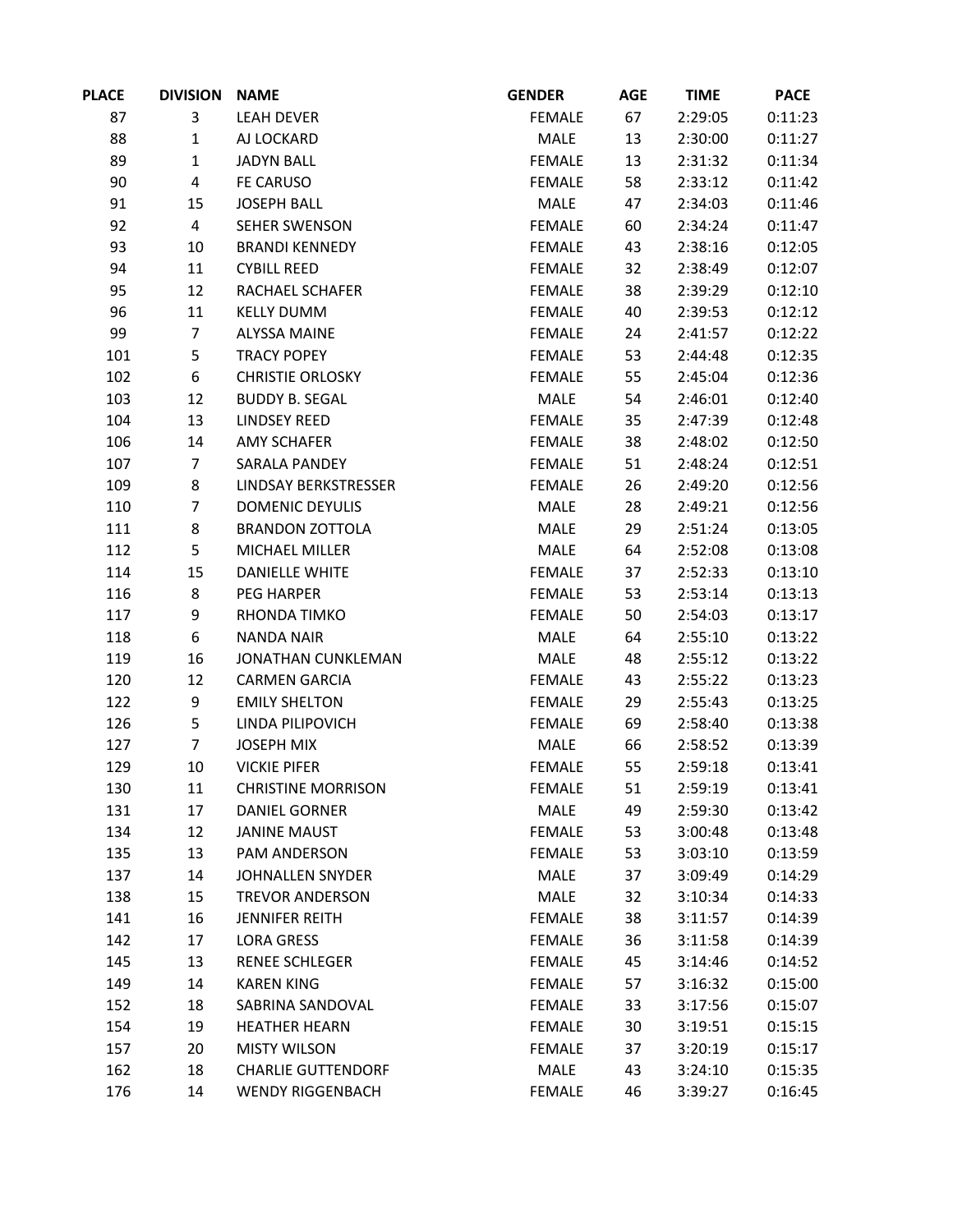| <b>PLACE</b> | <b>DIVISION</b> | <b>NAME</b>                       | <b>GENDER</b> | <b>AGE</b> | <b>TIME</b> | <b>PACE</b> |
|--------------|-----------------|-----------------------------------|---------------|------------|-------------|-------------|
| 177          | 10              | <b>CARISSA SMITH</b>              | <b>FEMALE</b> | 27         | 3:38:46     | 0:16:42     |
| 178          | 1               | <b>DON TAYLOR</b>                 | MALE          | 88         | 3:39:27     | 0:16:45     |
| 180          | 13              | MIKE RIGGENBACH                   | <b>MALE</b>   | 58         | 3:41:11     | 0:16:53     |
| 182          | 6               | LISA AVOLIO                       | <b>FEMALE</b> | 61         | 3:41:35     | 0:16:55     |
| 183          | 8               | ANITA HOOD                        | <b>FEMALE</b> | 62         | 3:41:35     | 0:16:55     |
| 184          | 7               | <b>VICKI KUHNS</b>                | <b>FEMALE</b> | 61         | 3:41:35     | 0:16:55     |
|              |                 | TOP THREE MALES & FEMALES OVERALL |               |            |             |             |
| 1            | 1               | <b>JORDAN NANCE</b>               | <b>MALE</b>   |            |             |             |
|              |                 |                                   |               | 32         | 1:21:18     | 0:06:12     |
| 2            | 2               | DEAN BANKO                        | <b>MALE</b>   | 36         | 1:22:12     | 0:06:16     |
| 3            | 3               | <b>CHRIS BOEHM</b>                | <b>MALE</b>   | 39         | 1:27:13     | 0:06:39     |
| 5            | 1               | <b>HANNAH DORIAN</b>              | <b>FEMALE</b> | 24         | 1:28:19     | 0:06:45     |
| 12           | 2               | ALYSSA KEIRN                      | <b>FEMALE</b> | 26         | 1:40:21     | 0:07:40     |
| 13           | 3               | <b>JESSIE BEERS-ALTMAN</b>        | <b>FEMALE</b> | 36         | 1:41:41     | 0:07:46     |

## **ROAD RUNNERS CLUB OF AMERICA PENNSYLVANIA HALF MARATHON CHAMPIONSHIP**

**First Place Male, Open: Jordan Nance, 1:21:18 First Place Female, Open: Hannah Dorian, 1:28:19**

**First Place Male, Master (40+): Scott Malisko, 1:28:15 First Place Female, Master (40+): Itzel Bober, 2:03:05**

**First Place Male, Grand Master (50+): Steve Pagano, 1:43:39 First Place Female, Grand Master (50+): Kimberlee Cunkelman, 1:59:28**

**First Place, Male, Senior Grand Master (60+): Michael Leary, 1:36:54 First Place, Female, Senior Grand Master (60+): Susan Huston, 2:01:19**

## **MALES, AGES 19 & UNDER:**

| 88                           | 1            | AJ LOCKARD                 | <b>MALE</b> | 13 | 2:30:00 | 0:11:27 |
|------------------------------|--------------|----------------------------|-------------|----|---------|---------|
| <b>MALES, AGES 20 TO 29:</b> |              |                            |             |    |         |         |
| 7                            | $\mathbf{1}$ | <b>CAMRON SARNOSKY</b>     | MALE        | 21 | 1:33:46 | 0:07:09 |
| 11                           | 2            | <b>JOSHUA WRIGHTER</b>     | MALE        | 24 | 1:38:36 | 0:07:32 |
| 16                           | 3            | <b>CHRIS ANDRES</b>        | MALE        | 29 | 1:45:37 | 0:08:04 |
| 23                           | 4            | <b>CHRISTOPHER MCFALLS</b> | MALE        | 23 | 1:51:56 | 0:08:33 |
| 25                           | 5            | <b>GLENN WARGO</b>         | MALE        | 26 | 1:52:24 | 0:08:35 |
| 54                           | 6            | <b>JACK DALTON</b>         | MALE        | 26 | 2:08:19 | 0:09:48 |
| 110                          | 7            | <b>DOMENIC DEYULIS</b>     | MALE        | 28 | 2:49:21 | 0:12:56 |
| 111                          | 8            | <b>BRANDON ZOTTOLA</b>     | <b>MALE</b> | 29 | 2:51:24 | 0:13:05 |
|                              |              |                            |             |    |         |         |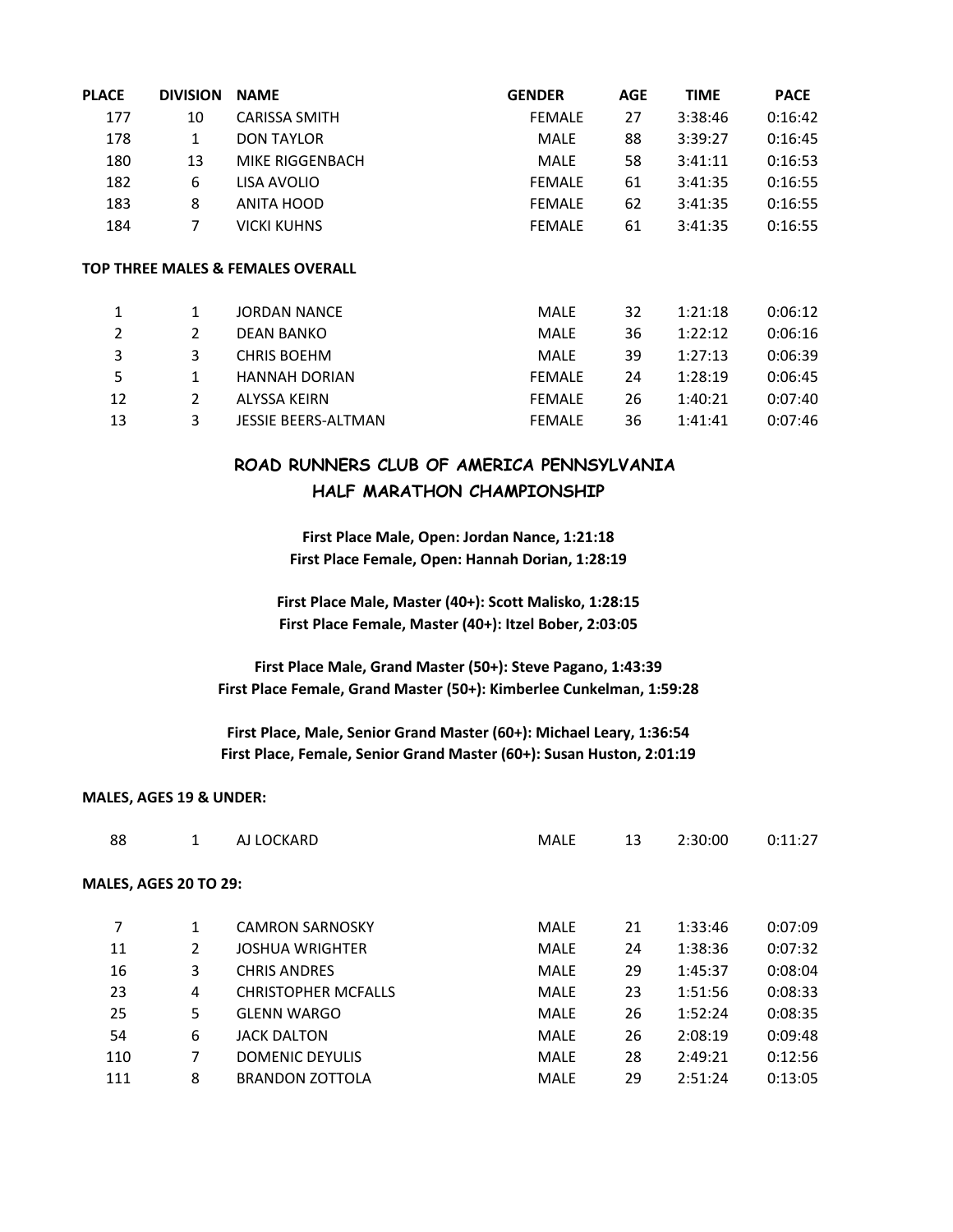| <b>PLACE</b> | <b>DIVISION NAME</b>         |                           | <b>GENDER</b> | <b>AGE</b> | <b>TIME</b> | <b>PACE</b> |
|--------------|------------------------------|---------------------------|---------------|------------|-------------|-------------|
|              | <b>MALES, AGES 30 TO 39:</b> |                           |               |            |             |             |
| 9            | $\mathbf{1}$                 | <b>ANDREW TRBOVICH</b>    | MALE          | 32         | 1:37:40     | 0:07:27     |
| 14           | $\overline{2}$               | <b>BRADLEY KIRKWOOD</b>   | MALE          | 36         | 1:43:00     | 0:07:52     |
| 17           | 3                            | <b>JARED LASHINSKY</b>    | MALE          | 32         | 1:47:58     | 0:08:15     |
| 22           | 4                            | <b>PAUL BRUCE</b>         | MALE          | 35         | 1:51:00     | 0:08:28     |
| 26           | 5                            | <b>RICKY KRUISE</b>       | MALE          | 36         | 1:52:29     | 0:08:35     |
| 31           | $\boldsymbol{6}$             | <b>DAN PRICE</b>          | MALE          | 36         | 1:57:30     | 0:08:58     |
| 32           | 7                            | <b>RYAN SKOMRA</b>        | MALE          | 39         | 1:58:43     | 0:09:04     |
| 34           | 8                            | <b>SCOTT CRUM</b>         | MALE          | 34         | 1:59:03     | 0:09:05     |
| 45           | 9                            | <b>CARL MARTIN</b>        | MALE          | 35         | 2:02:23     | 0:09:21     |
| 48           | 10                           | THAD CRAWFORD             | MALE          | 31         | 2:03:55     | 0:09:28     |
| 53           | 11                           | <b>ROBERT MCGOVERN</b>    | MALE          | 36         | 2:07:03     | 0:09:42     |
| 62           | 12                           | MICHAEL COLLINS           | MALE          | 39         | 2:12:51     | 0:10:08     |
| 68           | 13                           | <b>SCOTT VALAZAK</b>      | MALE          | 39         | 2:15:34     | 0:10:21     |
| 137          | 14                           | JOHNALLEN SNYDER          | MALE          | 37         | 3:09:49     | 0:14:29     |
| 138          | 15                           | <b>TREVOR ANDERSON</b>    | MALE          | 32         | 3:10:34     | 0:14:33     |
|              | MALES, AGES 40 TO 49:        |                           |               |            |             |             |
| 4            | $\mathbf{1}$                 | <b>SCOTT MALISKO</b>      | MALE          | 40         | 1:28:15     | 0:06:44     |
| 6            | $\overline{2}$               | <b>BILL HENGST</b>        | MALE          | 48         | 1:32:22     | 0:07:03     |
| 10           | 3                            | <b>BRANDON GARDNER</b>    | MALE          | 46         | 1:38:18     | 0:07:30     |
| 18           | $\overline{\mathbf{4}}$      | <b>JEREMY CASTLE</b>      | MALE          | 45         | 1:48:08     | 0:08:15     |
| 20           | 5                            | <b>JOE KUCHTA</b>         | MALE          | 40         | 1:49:53     | 0:08:23     |
| 28           | 6                            | <b>GRANT JULIN</b>        | MALE          | 43         | 1:55:29     | 0:08:49     |
| 30           | 7                            | PAUL WRIGHT               | MALE          | 48         | 1:57:23     | 0:08:58     |
| 37           | 8                            | <b>BRANT BROWN</b>        | MALE          | 49         | 2:00:21     | 0:09:11     |
| 39           | 9                            | <b>CRAIG CODELUPPI</b>    | MALE          | 46         | 2:00:35     | 0:09:12     |
| 40           | 10                           | <b>SCOTT NIBERT</b>       | <b>MALE</b>   | 47         | 2:00:47     | 0:09:13     |
| 42           | 11                           | <b>DAVID SPUDY</b>        | MALE          | 43         | 2:01:05     | 0:09:15     |
| 44           | 12                           | <b>MARC YOUNG</b>         | MALE          | 44         | 2:01:44     | 0:09:18     |
| 64           | 13                           | <b>SEAN BENNETT</b>       | MALE          | 48         | 2:14:17     | 0:10:15     |
| 76           | 14                           | <b>DAVID MYERS</b>        | MALE          | 49         | 2:22:52     | 0:10:54     |
| 91           | 15                           | <b>JOSEPH BALL</b>        | MALE          | 47         | 2:34:03     | 0:11:46     |
| 119          | 16                           | JONATHAN CUNKLEMAN        | MALE          | 48         | 2:55:12     | 0:13:22     |
| 131          | 17                           | DANIEL GORNER             | MALE          | 49         | 2:59:30     | 0:13:42     |
| 162          | 18                           | <b>CHARLIE GUTTENDORF</b> | MALE          | 43         | 3:24:10     | 0:15:35     |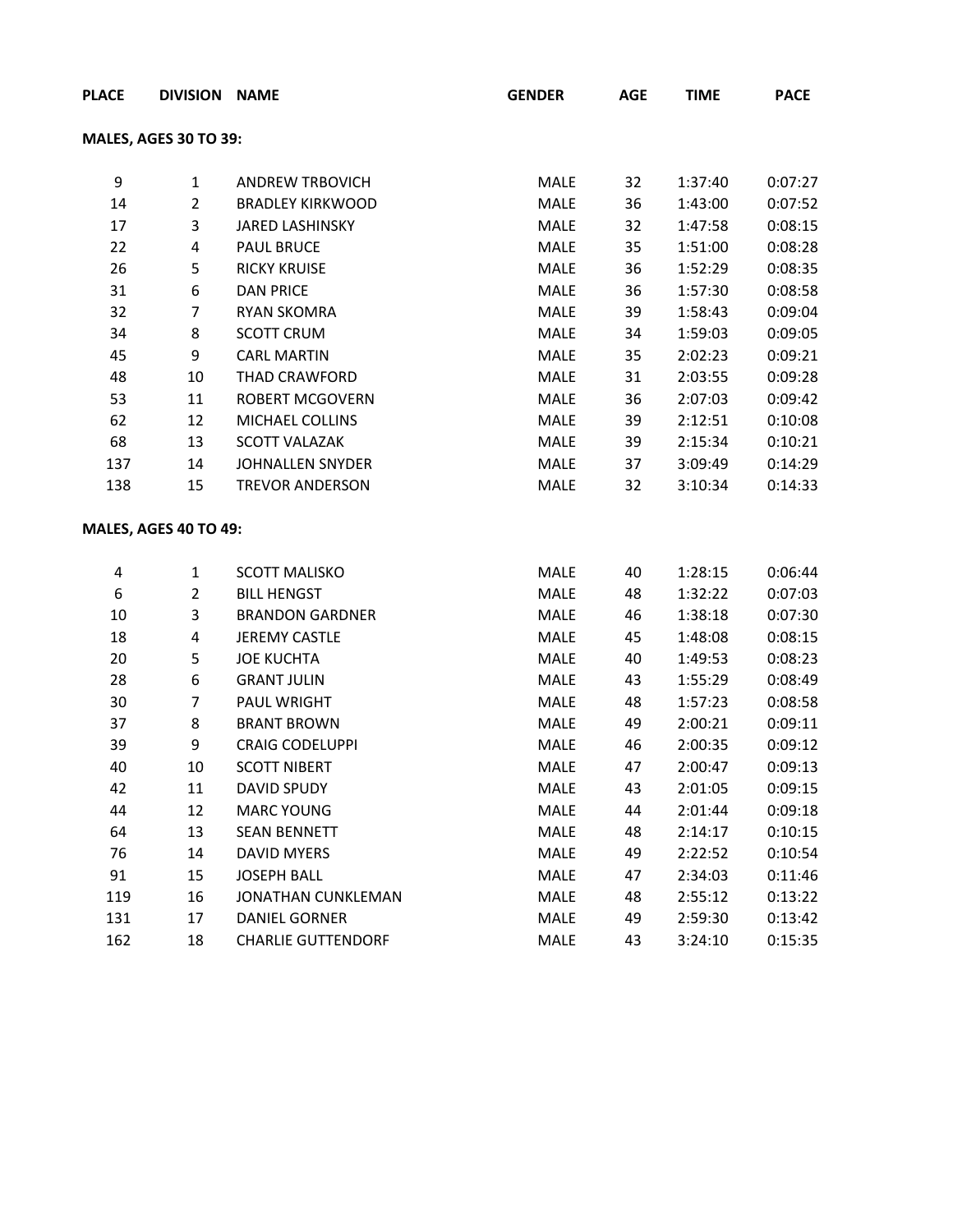| <b>PLACE</b>                 |                         | DIVISION NAME                      | <b>GENDER</b> | <b>AGE</b> | <b>TIME</b> | <b>PACE</b> |
|------------------------------|-------------------------|------------------------------------|---------------|------------|-------------|-------------|
| <b>MALES, AGES 50 TO 59:</b> |                         |                                    |               |            |             |             |
|                              |                         |                                    |               |            |             |             |
| 15                           | $\mathbf{1}$            | <b>STEVE PAGANO</b>                | MALE          | 54         | 1:43:39     | 0:07:55     |
| 19                           | $\overline{2}$          | <b>JAMES MCKELVEY</b>              | <b>MALE</b>   | 52         | 1:48:20     | 0:08:16     |
| 21                           | 3                       | <b>DAVID DETAR</b>                 | <b>MALE</b>   | 54         | 1:50:10     | 0:08:25     |
| 24                           | $\overline{\mathbf{4}}$ | MILES, SR. BRKOVICH                | MALE          | 59         | 1:52:14     | 0:08:34     |
| 33                           | 5                       | RAY PETERMAN                       | <b>MALE</b>   | 50         | 1:58:48     | 0:09:04     |
| 38                           | $\boldsymbol{6}$        | <b>CHARLES KULSIC</b>              | <b>MALE</b>   | 56         | 2:00:27     | 0:09:12     |
| 50                           | $\overline{7}$          | <b>KEVIN HENRY</b>                 | <b>MALE</b>   | 52         | 2:05:56     | 0:09:37     |
| 60                           | 8                       | <b>JOHN BARRIS</b>                 | <b>MALE</b>   | 52         | 2:10:51     | 0:09:59     |
| 66                           | 9                       | <b>BRIAN ZIMMERMAN</b>             | MALE          | 54         | 2:14:40     | 0:10:17     |
| 67                           | 10                      | NICHOLAS WARGO                     | <b>MALE</b>   | 50         | 2:15:28     | 0:10:20     |
| 75                           | 11                      | <b>FRANK WEI</b>                   | MALE          | 51         | 2:22:52     | 0:10:54     |
| 103                          | 12                      | <b>BUDDY B. SEGAL</b>              | MALE          | 54         | 2:46:01     | 0:12:40     |
| 180                          | 13                      | MIKE RIGGENBACH                    | MALE          | 58         | 3:41:11     | 0:16:53     |
| MALES, AGES 60 TO 69:        |                         |                                    |               |            |             |             |
| 8                            | $\mathbf{1}$            | MICHAEL LEARY                      | MALE          | 63         | 1:36:54     | 0:07:24     |
| 56                           | $\overline{2}$          | <b>RON ORR</b>                     | MALE          | 64         | 2:08:35     | 0:09:49     |
| 58                           | 3                       | <b>LEWIS GROW</b>                  | <b>MALE</b>   | 62         | 2:09:49     | 0:09:55     |
| 81                           | $\overline{\mathbf{4}}$ | <b>BOB KREFT</b>                   | MALE          | 62         | 2:26:33     | 0:11:11     |
| 112                          | 5                       | <b>MICHAEL MILLER</b>              | MALE          | 64         | 2:52:08     | 0:13:08     |
| 118                          | 6                       | <b>NANDA NAIR</b>                  | MALE          | 64         | 2:55:10     | 0:13:22     |
| 127                          | $\overline{7}$          | <b>JOSEPH MIX</b>                  | MALE          | 66         | 2:58:52     | 0:13:39     |
| <b>MALES, AGES 70 TO 79:</b> |                         |                                    |               |            |             |             |
| 78                           | $\mathbf{1}$            | <b>WILLIAM STROUP</b>              | MALE          | 72         | 2:24:47     | 0:11:03     |
| MALES, AGES 80 AND UP:       |                         |                                    |               |            |             |             |
| 178                          | $\mathbf{1}$            | <b>DON TAYLOR</b>                  | MALE          | 88         | 3:39:27     | 0:16:45     |
|                              |                         | <b>FEMALES, AGES 19 AND UNDER:</b> |               |            |             |             |
| 89                           | $\mathbf{1}$            | <b>JADYN BALL</b>                  | <b>FEMALE</b> | 13         | 2:31:32     | 0:11:34     |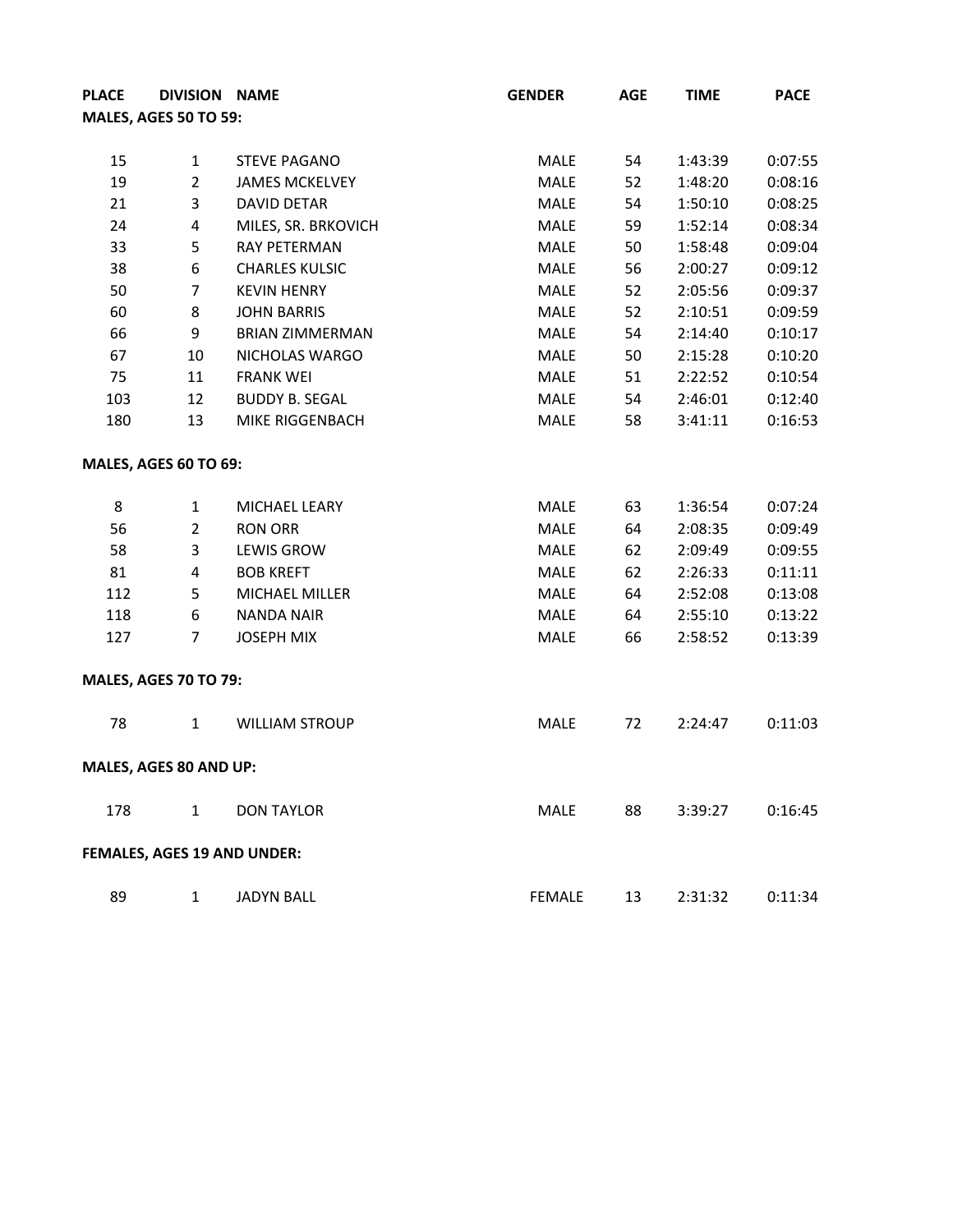| <b>PLACE</b> | DIVISION NAME           |                             | <b>GENDER</b> | <b>AGE</b> | <b>TIME</b> | <b>PACE</b> |
|--------------|-------------------------|-----------------------------|---------------|------------|-------------|-------------|
|              | FEMALES, AGES 20 TO 29: |                             |               |            |             |             |
| 27           | $\mathbf{1}$            | <b>ERIN JOHNSON</b>         | <b>FEMALE</b> | 23         | 1:54:02     | 0:08:42     |
| 29           | $\overline{2}$          | RACHEL ANDERSON             | <b>FEMALE</b> | 21         | 1:56:58     | 0:08:56     |
| 47           | 3                       | <b>HEATHER SIEMINKEWICZ</b> | <b>FEMALE</b> | 28         | 2:03:07     | 0:09:24     |
| 55           | $\overline{\mathbf{4}}$ | DANI SKOLNEKOVICH           | <b>FEMALE</b> | 26         | 2:08:32     | 0:09:49     |
| 82           | 5                       | <b>RENEE PULLEN</b>         | <b>FEMALE</b> | 28         | 2:27:06     | 0:11:14     |
| 83           | 6                       | <b>SARA OLECHOVSKI</b>      | <b>FEMALE</b> | 28         | 2:27:07     | 0:11:14     |
| 99           | $\overline{7}$          | <b>ALYSSA MAINE</b>         | <b>FEMALE</b> | 24         | 2:41:57     | 0:12:22     |
| 109          | 8                       | <b>LINDSAY BERKSTRESSER</b> | <b>FEMALE</b> | 26         | 2:49:20     | 0:12:56     |
| 122          | 9                       | <b>EMILY SHELTON</b>        | FEMALE        | 29         | 2:55:43     | 0:13:25     |
| 177          | 10                      | <b>CARISSA SMITH</b>        | <b>FEMALE</b> | 27         | 3:38:46     | 0:16:42     |
|              | FEMALES, AGES 30 TO 39: |                             |               |            |             |             |
| 36           | $\mathbf{1}$            | <b>BECCA PALMER</b>         | <b>FEMALE</b> | 30         | 1:59:51     | 0:09:09     |
| 41           | $\overline{2}$          | <b>JODI BILLETDEAUX</b>     | <b>FEMALE</b> | 39         | 2:00:52     | 0:09:14     |
| 52           | 3                       | <b>KERRY FLYNN</b>          | <b>FEMALE</b> | 30         | 2:07:02     | 0:09:42     |
| 65           | $\overline{\mathbf{4}}$ | <b>GINA DANSAK</b>          | <b>FEMALE</b> | 38         | 2:14:34     | 0:10:16     |
| 69           | 5                       | <b>HEATHER FRAYVOLT</b>     | <b>FEMALE</b> | 32         | 2:16:12     | 0:10:24     |
| 70           | $\boldsymbol{6}$        | <b>MELISSA BUCHHOLZ</b>     | <b>FEMALE</b> | 33         | 2:16:49     | 0:10:27     |
| 77           | $\overline{7}$          | KATHERINE HORNBOSTEL        | <b>FEMALE</b> | 30         | 2:24:23     | 0:11:01     |
| 84           | 8                       | <b>ASHLEY JULIN</b>         | <b>FEMALE</b> | 34         | 2:27:44     | 0:11:17     |
| 85           | 9                       | <b>JEN SHROPSHIRE</b>       | <b>FEMALE</b> | 37         | 2:27:58     | 0:11:18     |
| 86           | 10                      | <b>JENNIFER EARL</b>        | <b>FEMALE</b> | 32         | 2:28:29     | 0:11:20     |
| 94           | 11                      | <b>CYBILL REED</b>          | <b>FEMALE</b> | 32         | 2:38:49     | 0:12:07     |
| 95           | 12                      | RACHAEL SCHAFER             | <b>FEMALE</b> | 38         | 2:39:29     | 0:12:10     |
| 104          | 13                      | <b>LINDSEY REED</b>         | <b>FEMALE</b> | 35         | 2:47:39     | 0:12:48     |
| 106          | 14                      | <b>AMY SCHAFER</b>          | <b>FEMALE</b> | 38         | 2:48:02     | 0:12:50     |
| 114          | 15                      | DANIELLE WHITE              | <b>FEMALE</b> | 37         | 2:52:33     | 0:13:10     |
| 141          | 16                      | <b>JENNIFER REITH</b>       | <b>FEMALE</b> | 38         | 3:11:57     | 0:14:39     |
| 142          | 17                      | <b>LORA GRESS</b>           | <b>FEMALE</b> | 36         | 3:11:58     | 0:14:39     |
| 152          | 18                      | SABRINA SANDOVAL            | <b>FEMALE</b> | 33         | 3:17:56     | 0:15:07     |
| 154          | 19                      | <b>HEATHER HEARN</b>        | <b>FEMALE</b> | 30         | 3:19:51     | 0:15:15     |
| 157          | 20                      | <b>MISTY WILSON</b>         | <b>FEMALE</b> | 37         | 3:20:19     | 0:15:17     |